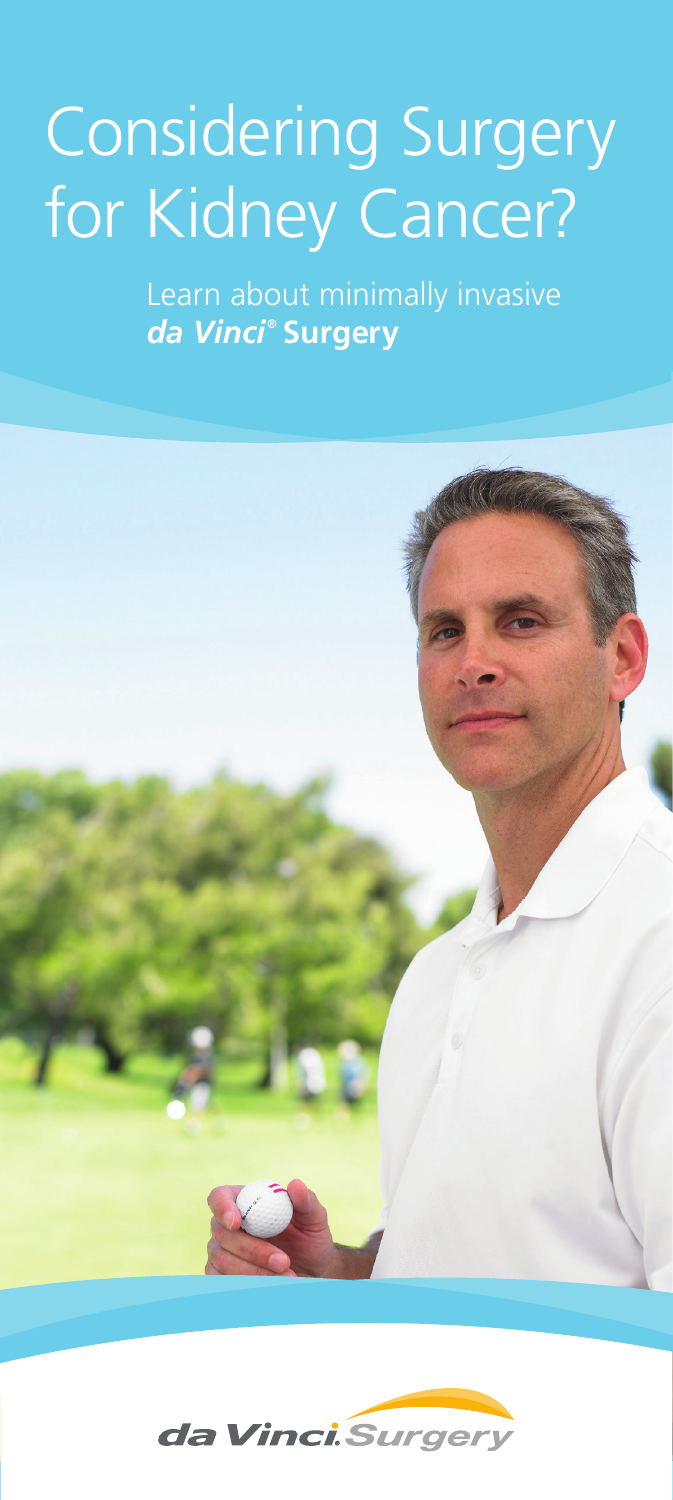If your doctor believes you have a cancerous kidney tumor and suggests surgery, the following information may be helpful to you.

Surgery to remove your kidney is known as a nephrectomy. When surgeons remove only the tumor and leave the healthy portion of your kidney, it's called a partial nephrectomy. Surgery can be performed with open surgery or minimally invasive surgery (laparoscopy).

**Open Surgery:** Surgery is done through one large incision (cut) which allows doctors to touch your organs as they operate.

**Minimally Invasive Surgery:** During minimally invasive surgery (also called laparoscopy), the surgeon operates through a few small incisions using long instruments and a tiny camera to guide doctors during surgery.

Another minimally invasive surgery option for kidney cancer patients is *da Vinci* **Surgery**.



\* In certain cases, your doctor may need to remove the entire kidney. If so, he/she will enlarge one incision for removal.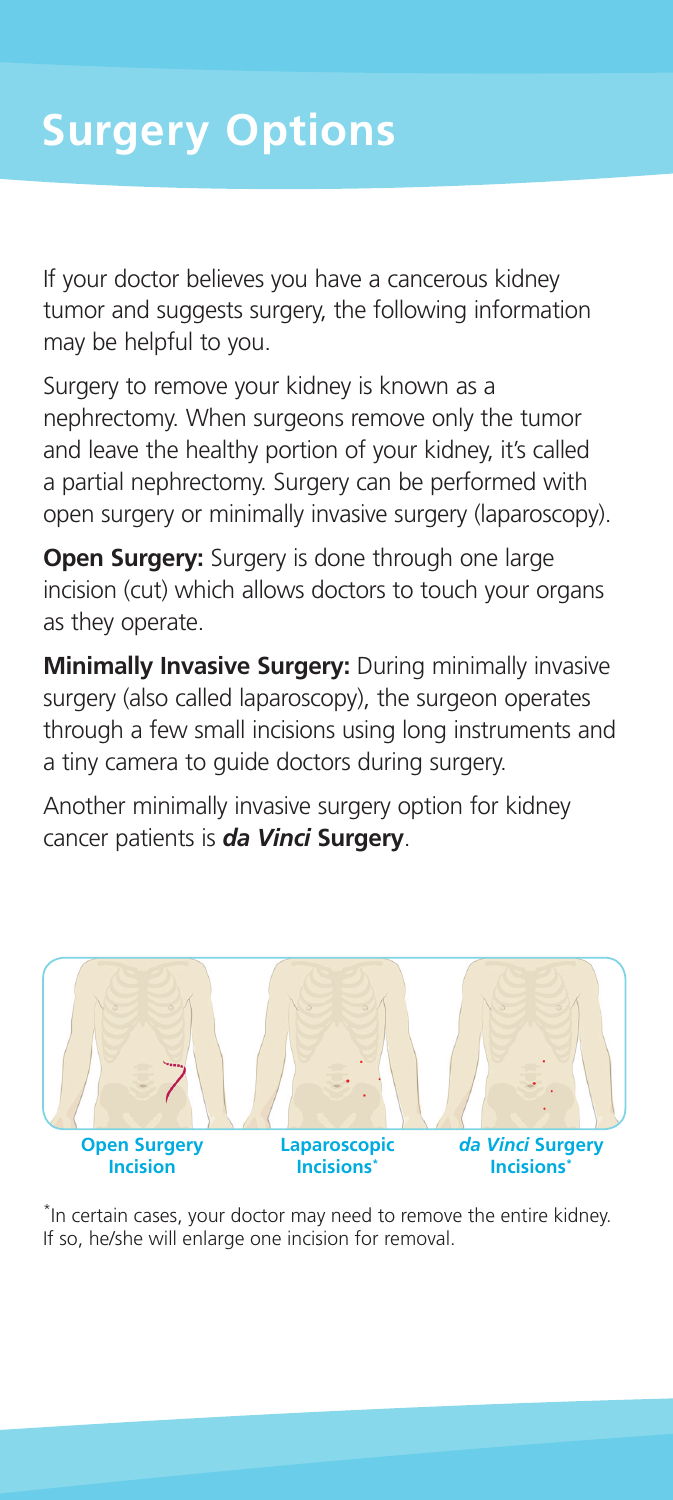## *da Vinci* **Surgery:** A Minimally Invasive Surgery Option

The *da Vinci* Surgical System enables your surgeon to operate through a few small incisions, like traditional laparoscopy. The *da Vinci* System features special surgical instruments that bend and rotate far greater than the human hand. It also has a magnified vision system that gives your surgeon a 3D HD view inside your body. *da Vinci* technology enables your surgeon to operate with enhanced vision, precision, and control.

*da Vinci* Partial Nephrectomy offers the following potential benefits compared to **open surgery**:

- $\sum$  Shorter hospital stay<sup>1,2</sup>
- $\sum$  Less pain<sup>2,3,4</sup>
- $\sum$  Less blood loss<sup>2,5</sup>
- $\sum$  Fewer complications<sup>1,2</sup>
- Smaller incisions for less scarring

*da Vinci* Partial Nephrectomy offers the following potential benefits compared to **traditional laparoscopy**:

- Shorter warm ischemic time (shorter is better to kidney function)<sup>6,7</sup>
- $\sum$  Less blood loss<sup>6,8,9</sup>
- $\sum_{n=1}^{\infty}$  Shorter hospital stay<sup>10,11,12</sup>
- $\sum$  Fewer complications<sup>6,7</sup>
- Similar positive margin rates\*\* 2,12,13,14,15,16,17
- Better renal (kidney) function rate<sup>12,18</sup>

The *da Vinci* System is a robotically-assisted surgical device which your surgeon is 100% in control of at all times. *da Vinci* technology translates his/her hand movements into smaller, precise movements of tiny instruments inside your body.

**The** *da Vinci* **System has brought minimally invasive surgery to more than 3 million patients worldwide.**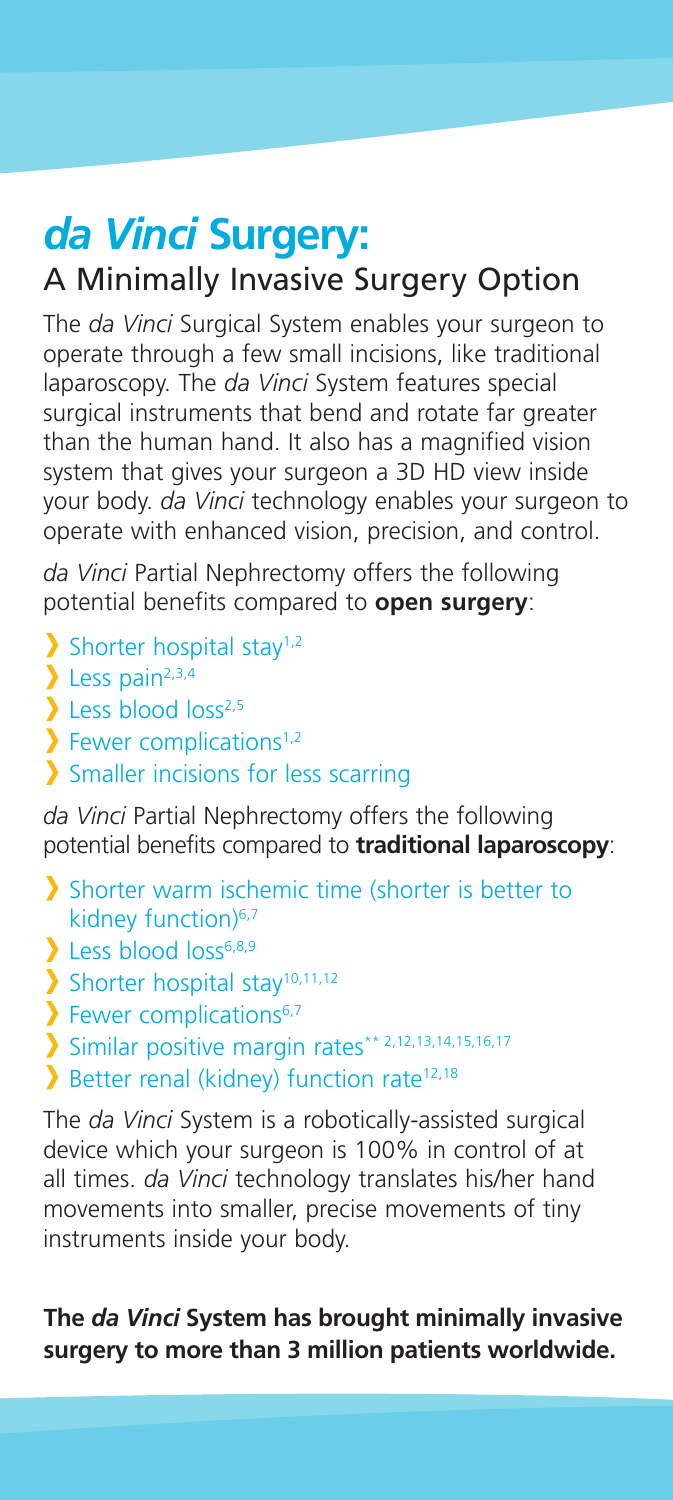\*\***Surgical margin**: Surrounding tissue that is removed with the tumor. If cancer cells are found in this tissue, it's called a "positive surgical margin". If cancer cells are not found, it's called a "negative" or "clear margin".

#### **Risks & Considerations Related to Nephrectomy:**

Poor kidney function often due to limited blood flow, leaking of urine, cut or tear in the spleen, pancreas or liver; bowel injury, trapped air between the chest wall and lung, injury to diaphragm (muscle separating the chest from the abdomen), urinary fistula (abnormal bond of an organ, intestine or vessel to another part of the body), abnormal pooling of urine, limited or cut off blood supply to kidney, abnormal pooling of lymph fluid.

#### **Important Information for Patients:**

Serious complications may occur in any surgery, including *da Vinci®* Surgery, up to and including death. Risks include, but are not limited to, injury to tissues and organs and conversion to other surgical techniques. If your doctor needs to convert the surgery to another surgical technique, this could result in a longer operative time, additional time under anesthesia, additional or larger incisions and/or increased complications. Individual surgical results may vary. Patients who are not candidates for non-robotic minimally invasive surgery are also not candidates for *da Vinci* Surgery. Patients should talk to their doctor to decide if *da Vinci* Surgery is right for them. Patients and doctors should review all available information on non-surgical and surgical options in order to make an informed decision. Please also refer to www.daVinciSurgery.com/Safety for important safety information.

All people depicted unless otherwise noted are models. © 2017 Intuitive Surgical. All rights reserved. All product names are trademarks or registered trademarks of their respective holders. PN 873194 Rev F 03/2017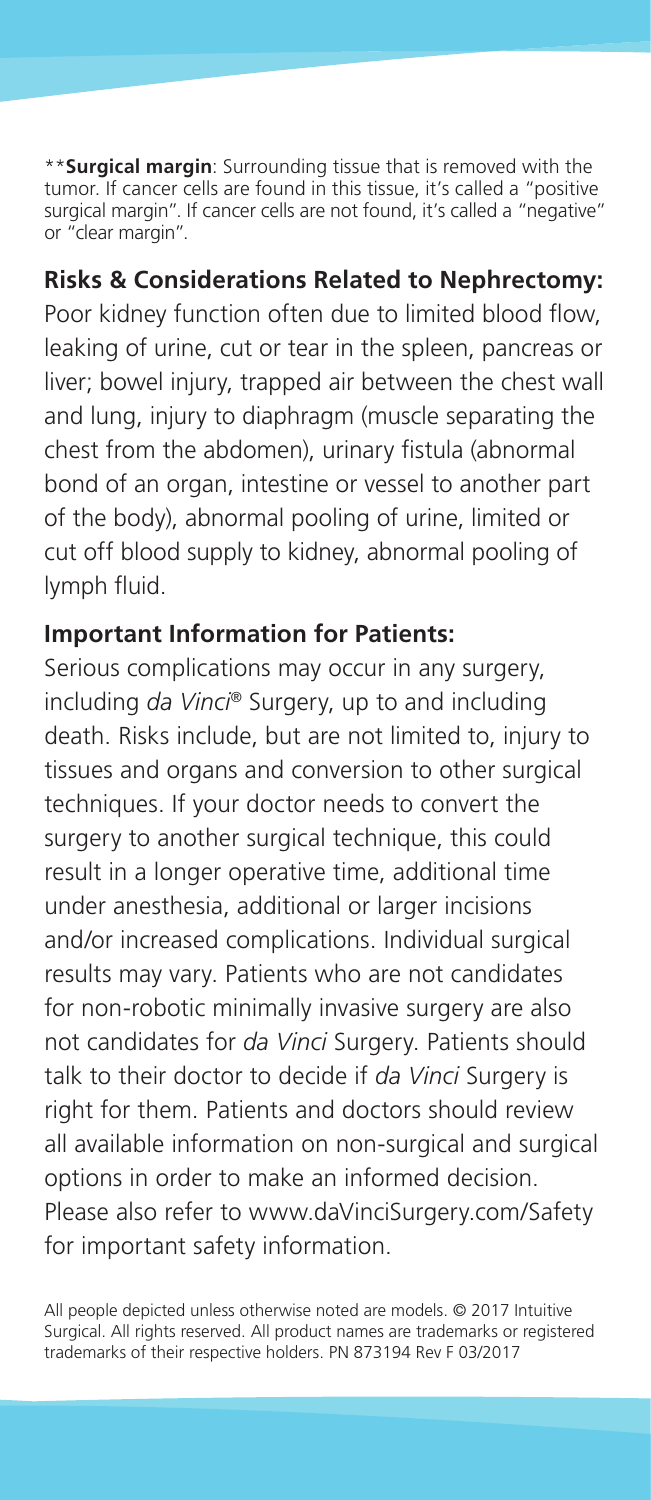**1.** Ghani K, et al. Practice Patterns and Outcomes of Open and Minimally Invasive Partial Nephrectomy Since the Introduction of Robotic Partial Nephrectomy: Results from the Nationwide Inpatient Sample. The Journal of Urology. 2014;191(4):907- 913. doi:10.1016/j.juro.2013.10.099. **2.** Wu Z, et al. Robotic versus Open Partial Nephrectomy: A Systematic Review and Meta-Analysis. PLoS ONE. 2014;9(4):e94878. doi:10.1371/journal.pone.0094878. **3.** Lee S, et al. Open Versus Robot-Assisted Partial Nephrectomy: Effect on Clinical Outcome. Journal of Endourology. 2011;25(7): 1181-1185. doi:10.1089/end.2010.0670. **4.** Han K, et al. Comparison of Hand-Assisted Laparoscopic Versus Robot-Assisted Laparoscopic Versus Open Partial Nephrectomy in Patients with T1 Renal Masses. Journal of Endourology. 2014:150127063131006. doi:10.1089/end.2014.0517. **5.** Vittori G. Open versus robotic-assisted partial nephrectomy: a multicenter comparison study of perioperative results and complications. World J Urol. 2013;32(1):287-293. doi:10.1007/s00345-013-1136-x. **6.** Zargar H, et al. Trifecta and optimal perioperative outcomes of robotic and laparoscopic partial nephrectomy in surgical treatment of small renal masses: a multi-institutional study. BJU International. 2015;116(3):407-414. doi:10.1111/bju.12933. **7.** Khalifeh A, et al. Comparative Outcomes and Assessment of Trifecta in 500 Robotic and Laparoscopic Partial Nephrectomy Cases: A Single Surgeon Experience. The Journal of Urology. 2013; 189(4):1236-1242. doi:10.1016/j.juro.2012.10.021. **8.** Pierorazio PM, et al. Robotic-assisted versus traditional laparoscopic partial nephrectomy: comparison of outcomes and evaluation of learning curve. Urology. 2011 Oct;78(4):813-9. Epub 2011 Jul 29. **9.** Kim J, et al. Perioperative and long-term renal functional outcomes of robotic versus laparoscopic partial nephrectomy: a multicenter matched-pair comparison. World J Urol. 2015;33(10):1579-1584. doi:10.1007/ s00345-015-1488-5. **10.** Wang AJ, Bhayani SB.Robotic partial nephrectomy versus laparoscopic partial nephrectomy for renal cell carcinoma: single-surgeon analysis of >100 consecutive procedures. Urology. 2009 Feb;73(2):306-10. Epub 2008 Nov 26. 2013;32(1):287-293. doi:10.1007/s00345-013-1136-x. **11.** Kates M, Ball M, Patel H, Gorin M, Pierorazio P, Allaf M. The Financial Impact of Robotic Technology for Partial and Radical Nephrectomy. Journal of Endourology. 2015;29(3):317- 322. doi:10.1089/end.2014.0559. **12.** Choi J, et al. Comparison of Perioperative Outcomes Between Robotic and Laparoscopic Partial Nephrectomy: A Systematic Review and Meta-analysis. European Urology. 2015;67(5):891-901. doi:10.1016/j. eururo.2014.12.028. **13.** Aboumarzouk, O. M. S., R. J.; Eyraud, R.; et al. (2012). Robotic Versus Laparoscopic Partial Nephrectomy: A Systematic Review and Meta-Analysis. European Urology. **14.** Zhang, X., et al. (2013). Comparison of peri-operative outcomes of robot-assisted vs laparoscopic partial nephrectomy: a meta-analysis. BJU International. **15.**Zhang, X., et al. (2014). Robot-assisted versus laparoscopic partial nephrectomy for localized renal tumors: a meta-analysis. International Journal of Clinical and Experimental Medicine. 7: 4770-4779. **16.** Hadjipavlou, M., F. Khan, S. et al. (2016). "Partial vs radical nephrectomy for T1 renal tumours: an analysis from the British Association of Urological Surgeons Nephrectomy Audit." BJU Int 117(1): 62-71. **17.** Xia, L., X. Wang, T. Xu and T. J. Guzzo (2016). "Systematic Review and Meta-Analysis of Comparative Studies Reporting Perioperative Outcomes of Robot-Assisted Partial Nephrectomy versus Open Partial Nephrectomy."J Endourol. **18.** Hillyer S, Autorino R, Laydner H et al. Robotic Versus Laparoscopic Partial Nephrectomy for Bilateral Synchronous Kidney Tumors: Single-institution Comparative Analysis. Urology. 2011;78(4):808-812. doi:10.1016/j.urology.2011.06.012.